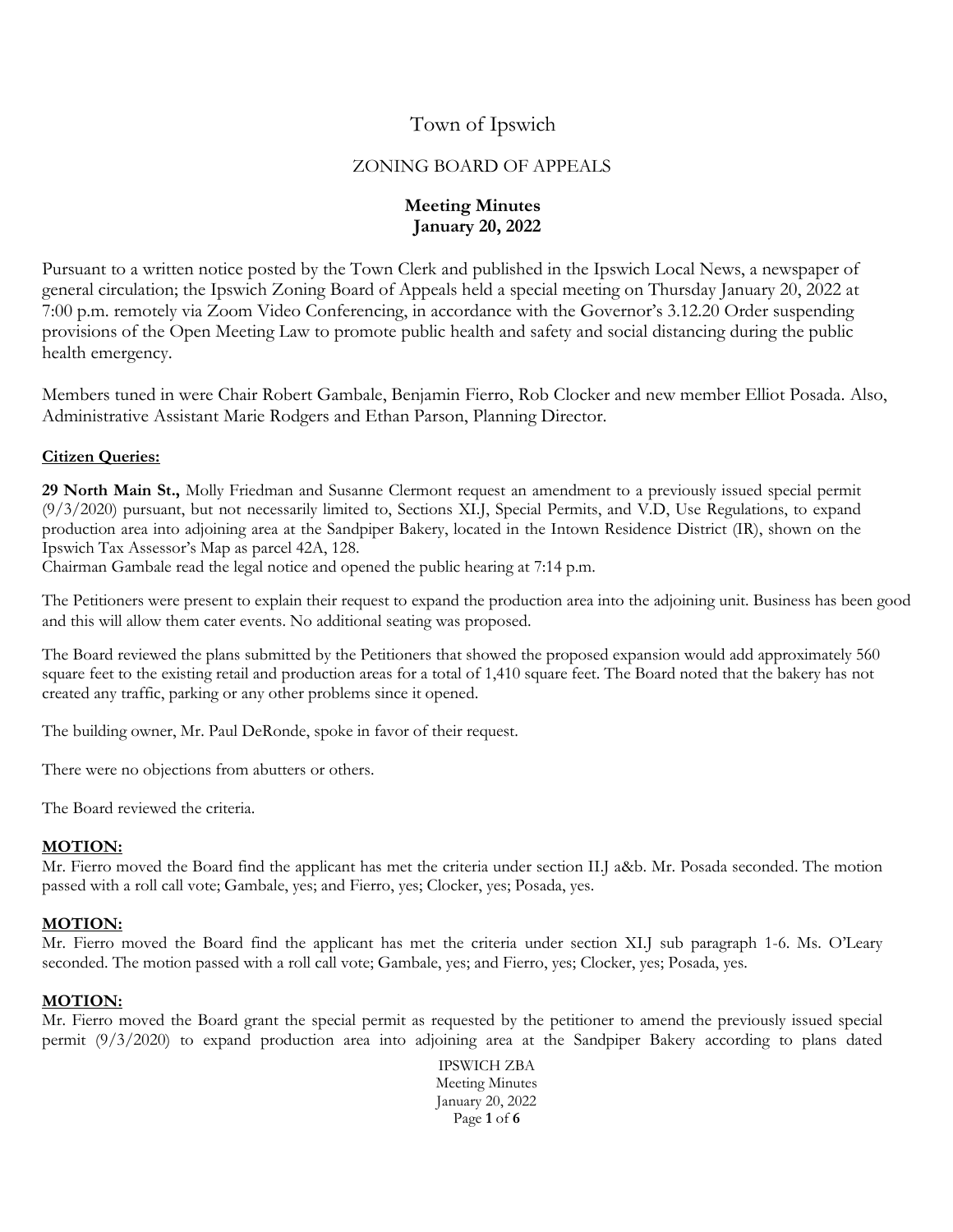12/10/2021. Ms. O'Leary seconded, the motion passed with a roll call vote. Gambale, yes; Fierro, yes; Clocker, yes; Posada, yes; and O'Leary, yes. *Documents and exhibits used by the Appeals Board:* Petition and supporting documentation.

**26-40 Market St.,** David Cutter requests a special permit and/or variance pursuant to, but not necessarily limited to, Section V.D, Table of Use Regulations, and XI.K and J. to reconstruct an existing non-conforming accessory building, for a storage/barn/workshop, located in the in the Central Business District (CB), shown on the Ipswich Tax Assessor's Map as parcel 42A, 184. Chairman Gambale read the legal notice and opened the public hearing at 7:49 p.m.

Mr. Ken Savoie of Savoie and Nolan Architects was present representing the Petitioner. Chairman Gambale questioned the accuracy of the measurement of the structure, noting a discrepancy between the assessor's card and the size of the structure on the application. Mr. Savoie confirmed the measurements were taken outside the existing structure.

Mr. Savoie presented the proposal, citing the history and size of the accessory building to be reconstructed. He spoke to the area susceptible to the river flooding and deteriorating the structure under several feet of water, several times a year. The use proposed is storage, possible for a car, and loft for dry storage. The existing foundation is loose stone and proposed foundation will have flood gates at grade level.

The side setback is too close to the property line and creates the non-conformity and requires relief from the bylaw; the building will be in the same footprint. Discussion took place concerning exterior lighting, windows and siding.

Chair recognized Sissy ffolliott, 91 Old Right Road and Conservation Commissioner and Jennifer Hughes, 117 High St also member of the Conservation Commission. Issues of lighting on the river and location of a structure and structure height as not to obstruct flood waters were discussed. Mr. Savoie said he spoke with the Conservation Agent who said the structure could be built at grade with flood gates.

Mr. Fierro led the review for zoning relief under section II.B.2 non-conforming structures

## **MOTION:**

Mr. Fierro moved the Board find the existing accessory structure is a legally pre-existing nonconforming structure due to an inadequate left side setback of one-foot, instead of five-feet is required. Ms. O'Leary seconded, the motion passed with a roll call vote. Gambale, yes; Fierro, yes; Clocker, yes; Posada, yes and O'Leary, yes.

Mr. Fierro led the discussion concerning the proposed re-constructed structure would not substantially more detrimental to the neighborhood than the existing nonconforming use.

## **MOTION:**

Mr. Fierro moved the Board find that the re-constructed structure would not be more detrimental, it would be an improvement. Mr. Posada seconded, the motion passed with a roll call vote. Gambale, yes; Fierro, yes; Clocker, yes; Posada, yes and O'Leary, yes.

Mr. Posada read the special permit criteria.

### **MOTION:**

Mr. Clocker moved the Board find the project meets the criteria in XI.J-2. Mr. Posada seconded, the motion passed with a roll call vote. Gambale, yes; Fierro, yes; Clocker, yes; Posada, yes and O'Leary, yes.

> IPSWICH ZBA Meeting Minutes January 20, 2022 Page **2** of **6**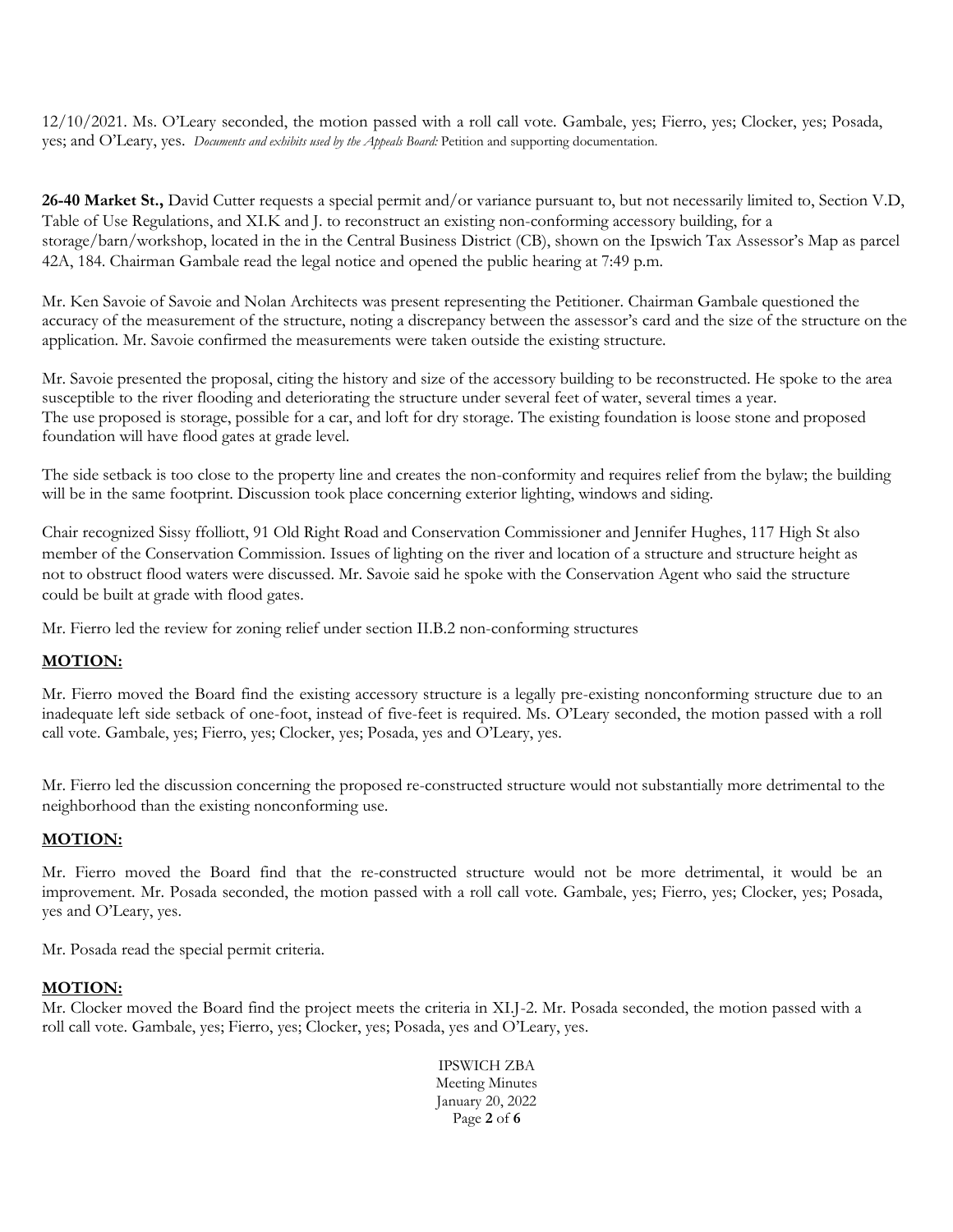## **MOTION:**

Mr. Fierro moved the Board grant the special permit as requested by the Petitioner pursuant to section II.B.2 and XI.J to reconstruct a preexisting non-conforming structure as shown on plans titled "Cutler Realty Workshop" dated December 8, 2021, subject to the conditions: lights located on the riverside are motion sensor lights and face downward; the lighting on the north and west side of the structure be located under the eaves; and the lighting adjacent to the doors be directed downward. In accordance with 17 pages of application. Mr. Clocker seconded, the motion passed with a roll call vote. Gambale, yes; Fierro, yes; Clocker, yes; Posada, yes and O'Leary, yes.

*Documents and exhibits used by the Appeals Board;* Petition and associated documents; email dated 1/20/22 from James Bone, Town's Building Commissioner; Letter of support from Shawn M. Cayer Trustee MaDex Realty Trust, 16 Market St. Ipswich MA.

**2-4 Winter St.**, Kevin Babineau requests an extension of 24-months' time for reconstruction of a non-conforming structure after a fire, provided that the reconstructed building shall be only as great in volume or area as the original nonconforming structure, pursuant to Section II.B.5, located in the Industrial District (I), shown on the Ipswich Tax Assessor's Map as parcel 41D, 067.

Chairman Gambale read the legal notice and opened the public hearing at 8:32 p.m. Present were Roger LeBlanc and Sarah Winderlin, 14 Mill Rd and Mr. Savoie, of Savoie Nolan Architects.

Mr. LeBlanc informed the Board he has a fully signed Purchase and Sale Agreement, between himself and Kevin Babineau dated 12/23/2021; submitted to the Board (hereby incorporated by reference).

He presented the current conditions and proposed use and requested to continue permitting under consideration by the ZBA. He reviewed historic documents, code review, and letter of inspections from 1979 by then building inspector, historic building permits, previous ZBA decision from 9/30/1991, and numerous historical documents (hereby incorporated by reference).

He spoke to the recently submitted application requesting an extension to the two-year window of time legally provided in the Ipswich Zoning Bylaw to rebuild the burnt multi-unit residential dwelling at 4 Winter Street.

After a lengthy discussion regarding the proposal and process and procedures. The Board had previously found that the structure was a legally pre-existing nonconforming two-family dwelling. The Board can grant an extension of time up to 24 months for the completion of the re-construction.

The Board discussed a reason for good cause; the COVID 19 pandemic has created delays in supply chain and delayed residential construction and development.

### **MOTION:**

Mr. Fierro moved the Board grant the request of the petitioner for an extension of 24-months finding good cause; justified by the COVID 19 pandemic that has created delays in supply chain and other issues. Mr. Posada seconded, the motion passed with a roll call vote. Gambale, yes; Fierro, yes; Clocker, yes; Posada, yes and O'Leary, yes.

### **Continued Public Hearing**

**2 and 4 Winter Street**, Winter Street Realty Corp. Kevin Babineau, requests a Special Permit and/or Variance pursuant, but not necessarily limited to Sections, XI.J, X.I.K.,II.B Non-conforming Uses and Structures, II.B2 change to another nonconforming use; II.B.2 Extension of a non-conforming structure/use and II.B.3d.5 Reconstruction of a fire damaged non-

> IPSWICH ZBA Meeting Minutes January 20, 2022 Page **3** of **6**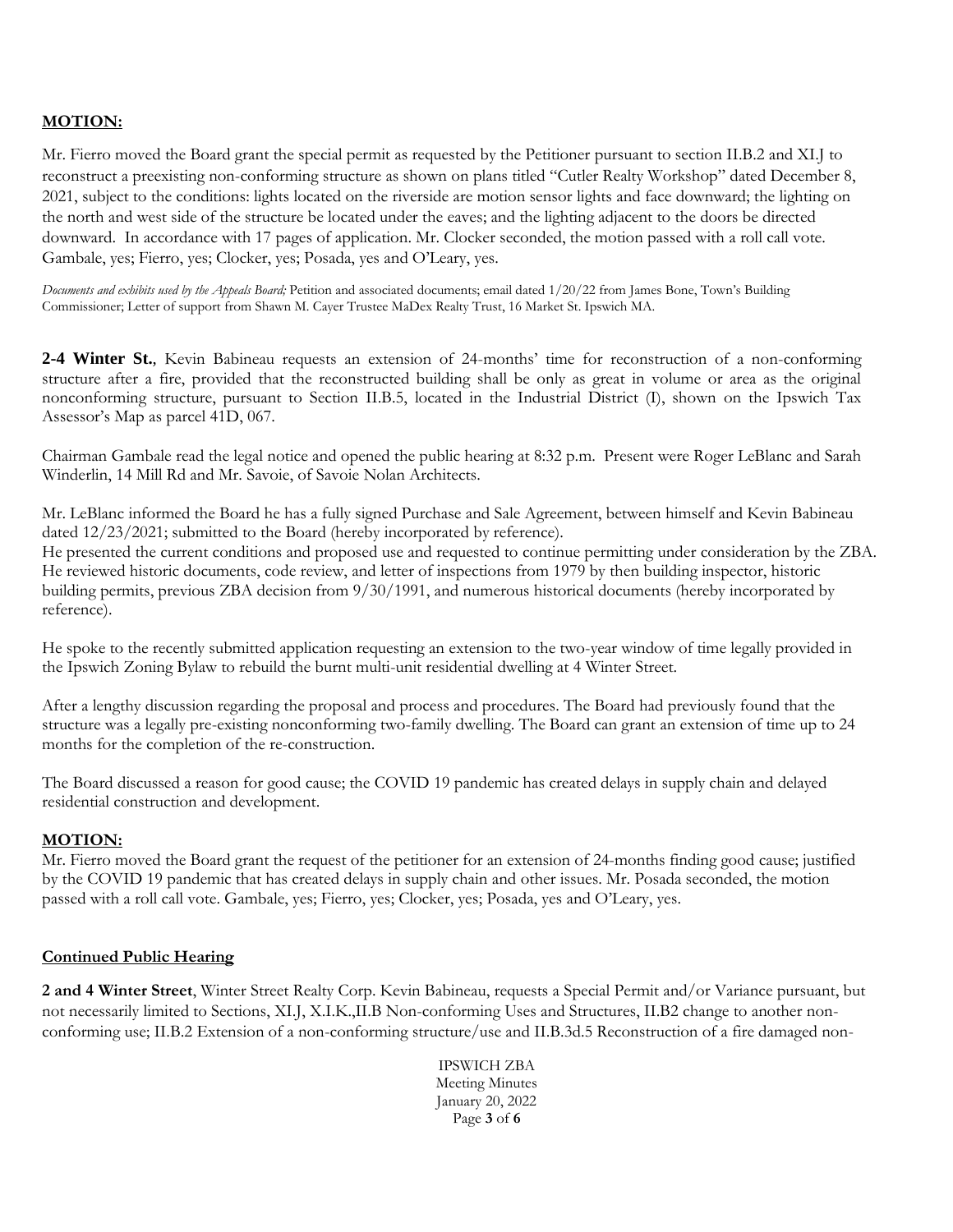conforming structure, for renovation and expansion of the existing 11 room motel rooming house into a 13 unit multifamily residential building with 11 efficiency units and 2 one bedroom units. Property is shown on the Assessors Map 41D Lot 067 in the Industrial (I) Zoning District. (Continued from June, July, August, September, October November and December 2, 2021)

Chairman Gambale read the legal notice and re-opened the public hearing at 9:34 p.m. Present were Roger LeBlanc and Sarah Winderlin, 14 Mill Rd, and Mr. Savoie, of Nolan Savoie Architects.

The Petitioner Kevin Babineau placed the property under agreement with Roger LeBlanc & Sarah Winderlin in a fully signed Purchase & Sale Agreement dated 12/23/2021.

This P&S provided permission from Mr. Babieau to the buyer Mr. LeBlanc, to continue permitting process with the ZBA.

The Board reviewed prior building permits, plans, communications, sketches, newspaper articles, and assessor's records for years past.

In response to Ms. O'Leary query regarding handicapped accessible units, Mr. LeBlanc indicated there is a handicapped accessible unit on the ground floor.

Mr. LeBlanc continued to review the site plan for 2 Winter Street and affordability proposal of three units at 50% AMI with all thirteen units counting toward the subsidized housing inventory (SHI).

Lengthy discussion was held concerning parking spaces, the new state law under ch40A section 9 which authorizes the Board to reduce parking for housing created within half mile of the MBTA. The lot has enough area to add parking if needed. Landscaping and lighting were discussed.

Mr. LeBlanc related his proposal to return in February with details regarding landscaping cut sheets. Mr. LeBlanc expressed his concern for the prospect of a building moratorium at the spring town meeting. Discussion took place concerning process.

Mr. Fierro cited section II.B.1 Non-conforming uses and structures.

## **MOTION:**

Mr. Fierro moved the Board find the current use as a motel is pre-existing non-conforming use; it does not meet the definition of motel. Mr. Posada seconded, the motion passed with a roll call vote. Gambale, yes; Fierro, yes; Clocker, yes; Posada, yes and O'Leary, yes.

## **MOTION:**

Mr. Fierro moved the Board find the proposed use as a multi-family structure would not be more detrimental to the neighborhood then the current use legally existing non-conforming use. Mr. Posada seconded, the motion passed with a roll call vote. Gambale, yes; Fierro, yes; Clocker, yes; Posada, yes and O'Leary, yes.

Mr. Fierro led the review of the special permit criteria. The proposal will provide needed affordable housing. Fiscal impact may increase tax revenue. Town services will not be increased, parking provided is ample safe and well lit. Existing utilities will be upgraded, using less energy. Compatibility with the current neighborhood, it's a newer design and appearance in integrated. Impacts on the natural environment, the site will be cleaned up and there will be more open space.

### **MOTION:**

IPSWICH ZBA Meeting Minutes January 20, 2022 Page **4** of **6**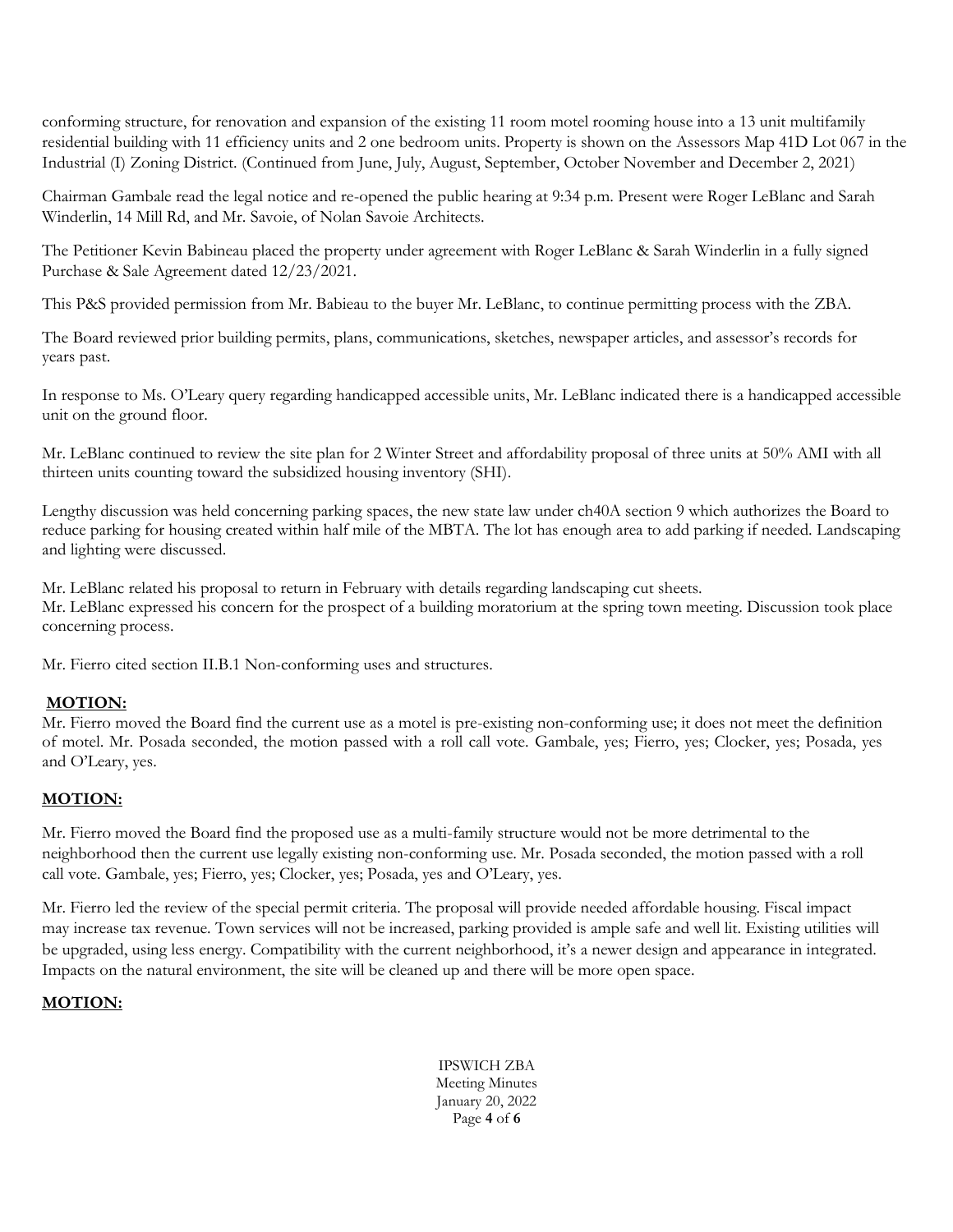Mr. Clocker moved the Board find the proposal met the criteria. Mr. Posada seconded, the motion passed with a roll call vote. Gambale, yes; Fierro, yes; Clocker, yes; Posada, yes and O'Leary, yes.

## **MOTION:**

Mr. Fierro moved the Board grant the special permit as requested by the Petitioner to change the use, existing eleven unit structure at 2 Winter Street to a multi family structure; change use from eleven units to thirteen units in a dual building unit – multifamily in two buildings. Ms. O'Leary seconded, the motion passed with a roll call vote. Gambale, yes; Fierro, yes; Clocker, yes; Posada, yes and O'Leary, yes.

Discussion took place regarding non-conforming structures vs non-conforming use. The deficient front and rear setback create the non-conformity. The affordability is tied to the use.

### **MOTION:**

Mr. Fierro moved to reconsider the previous motion. Mr. Gambale seconded, the motion passed with a roll call vote. Gambale, yes; Fierro, yes; Clocker, yes; Posada, yes and O'Leary, yes.

#### **MOTION:**

Mr. Fierro moved to amend the prior motion to require three of thirteen rental units restricted to 50% AMI all thirteen units to be placed on the Subsidized Housing Inventory (SHI) in perpetuity. Ms. O'Leary seconded, the motion passed with a roll call vote. Gambale, yes; Fierro, yes; Clocker, yes; Posada, yes and O'Leary, yes.

#### **MOTION:**

Mr. Fierro moved the Board approve the motion as amended. Mr. Gambale seconded, the motion passed with a roll call vote. Gambale, yes; Fierro, yes; Clocker, yes; Posada, yes and O'Leary, yes.

#### **MOTION:**

Mr. Fierro moved the Board find the eleven units legally existing non-conforming structure due to insufficient front and rear setbacks. Mr. Posada seconded, the motion passed with a roll call vote. Gambale, yes; Fierro, yes; Clocker, yes; Posada, yes and O'Leary, yes.

#### **MOTION:**

Mr. Fierro moved the Board find the proposed alterations and renovations proposed to the structure are not more detrimental to the neighborhood than the existing non-conforming structure. Mr. Gambale seconded, the motion passed with a roll call vote. Gambale, yes; Fierro, yes; Clocker, yes; Posada, yes and O'Leary, yes.

The Board reviewed special permit criteria for alterations of a structure.

#### **MOTION**:

Mr. Clocker moved that notes reflect the same argument special permit criteria as the previous motion. Ms. O'Leary seconded, the motion passed with a roll call vote. Gambale, yes; Fierro, yes; Clocker, yes; Posada, yes and O'Leary, yes.

#### **MOTION:**

Mr. Fierro moved the Board grant the Petitioner request to reconstruct the existing eleven unit structure and construct the second, two unit building at 2 Winter Street for thirteen unit multi-family structure subject to conditions: prior to issuance of a building permit the petitioner submits a landscape plan showing number and varieties of plants; the landscape plan shall include a lightning diagram including three pole lights with a cut off sheet in parking area 1-16; spec sheet include for any building mounted lights and waiver for nineteen parking spaces, as indicated on plan titled dated 1/20/2022 According to plans dated 1/11/2022 and 1/20/2022

> IPSWICH ZBA Meeting Minutes January 20, 2022 Page **5** of **6**